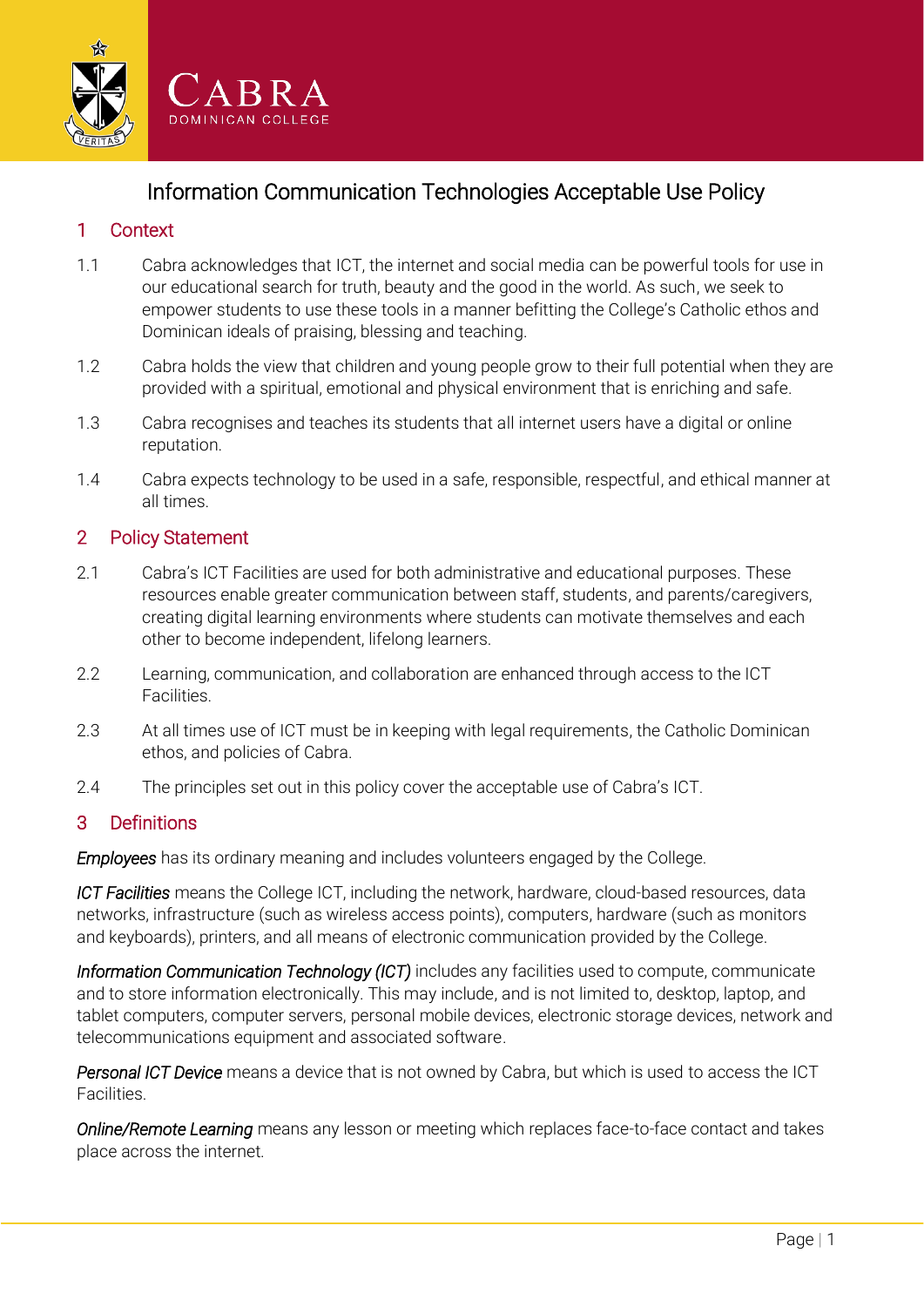# $A$  B R A

# 4 Scope

- 4.1 This Policy applies to students, Employees and parents and caregivers.
- 4.2 This Policy governs the use of the ICT Facilities, regardless of whether the ICT Facilities are used on-site or off-site, or inside or outside of normal working or school hours. To avoid doubt, this includes online learning and remote access to ICT Facilities.
- 4.3 This Policy governs the use of Personal ICT Devices used in conjunction with the ICT Facilities.

# 5 General Principles

- 5.1 All of the College's ICT Facilities are to be:
	- (a) used in accordance with their intended use;
	- (b) handled in a respectful manner (to the extent ICT Facilities are hardware); and
	- (c) used in an ethical, professional, and lawful manner.
- 5.2 Anyone with access to ICT Facilities must:
	- (a) maintain a secure username and password, and ensure that they do not provide their password to anyone else; and
	- (b) ensure that they do not permit or facilitate unauthorised use of ICT Facilities by anyone.
- 5.3 Students and Employees must not use ICT to:
	- (a) bully or harass another member of the community, in breach of the Bullying and Harassment Prevention Policy or the Cabra Working Together Principles;
	- (b) gain unauthorised access to anyone else's account or user information
	- (c) attempt to defeat any security controls (i.e., through using a virtual private network ("VPN") or proxy servers);
	- (d) to use another person's email account or other means of communication to send any communication in that other person's name (unless specifically authorised by that person);
	- (e) to spam, spoof or mass mail or to send or receive chain mail;
	- (f) to take photos or video of members of the school community without their consent;
	- (g) to send, receive, or store obscene, offensive or pornographic material;
	- (h) to infringe the copyright or other intellectual property rights of another person;
	- (i) to injure the reputation of the College and or the Church in a manner that may cause embarrassment to the employer or the Church; or
	- (j) to perform any other unlawful or inappropriate act.
	- (k) Forward or send links to online lessons or meetings to people outside the Cabra Community which enables unauthorised access to the College.
- 5.4 People to whom this policy applies must never use a VPN.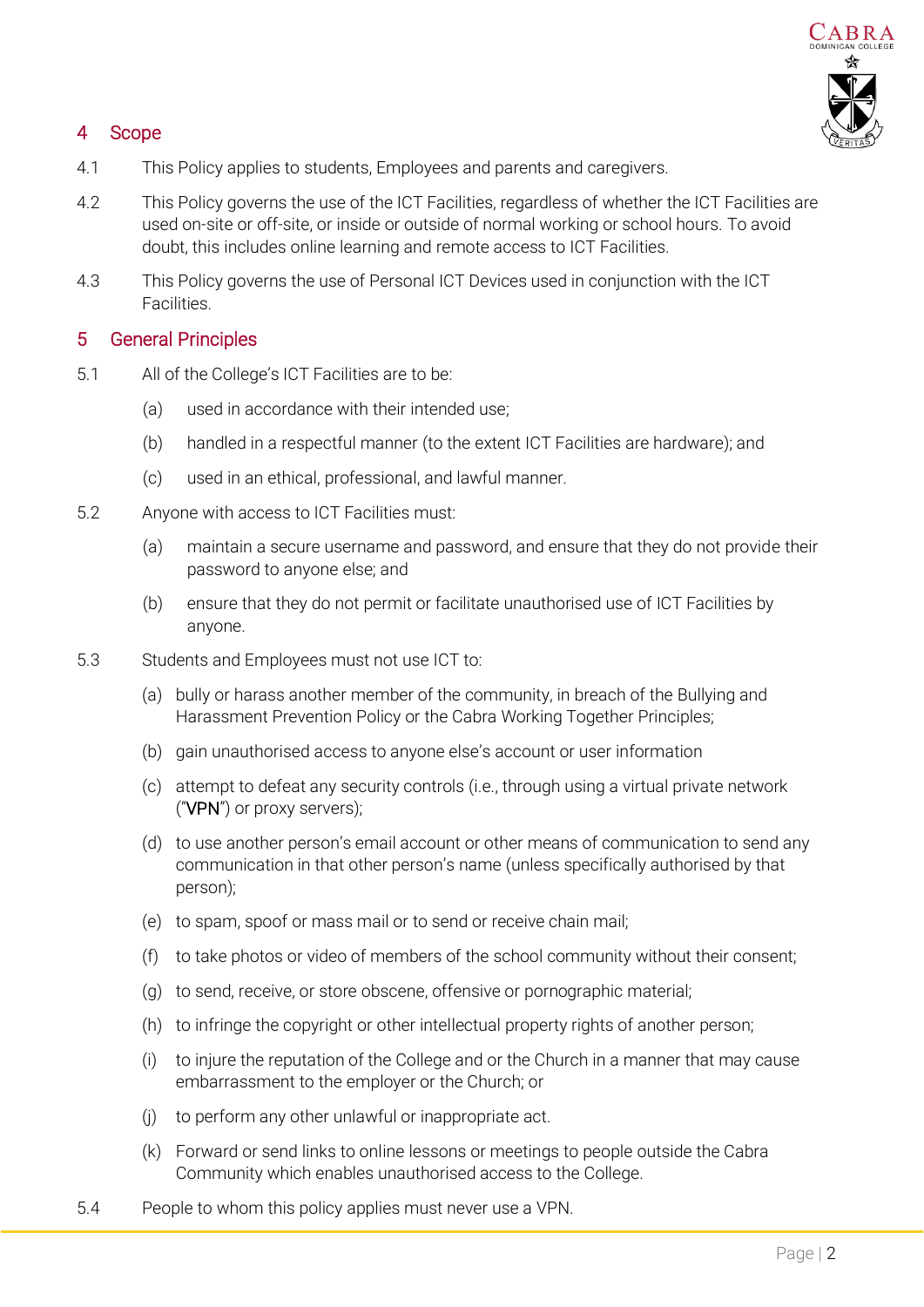

- 5.5 Any document transmitted or stored on the College's computer network may be accessed by the Principal or the Principal's delegate. As such, students and Employees should not expect that any information or document transmitted or stored via the ICT Facilities is private.
- 5.6 People to whom this policy applies should be aware that they may be liable for what is communicated (whether by written word, spoken word, image, or other means) in any form of ICT. To avoid doubt, communication made on a Personal ICT Device about a member of the Cabra community is governed by this policy and other applicable policies (such as the Bullying and Harassment Prevention Policy and Grievance Policy).
- 5.7 Students and Employees are responsible for:
	- (a) the safekeeping of their Personal ICT Devices or ICT devices provided to them by Cabra;
	- (b) ensuring that other people do not access any confidential information contained on the device, and

where an ICT device provided by Cabra has become damaged or subjected to unauthorised access, the student or Employee must notify Cabra ICT staff or a Deputy Principal as soon as practicable.

### Student-specific principles

- 5.8 All students have individual user accounts that provide access to the ICT Facilities, including email and Learning Management Systems.
- 5.9 The internet is in a perpetual state of evolution and as such the College claims no control over the content or subject matter of the information available via the internet and email but aims to monitor and promote responsible use of this valuable medium.
- 5.10 Students must:
	- (a) ensure their Personal ICT Device is fully charged before arriving at school;
	- (b) use the ICT Facilities for school-related activities and research;
	- (c) treat ICT Facilities carefully and with respect, and alert teachers of any problems.

# Cabra's educative approach

- 5.11 Cabra acknowledges its role in educating its students about ICT, with a particular focus on responsible, safe and ethical usage in order to become responsible digital citizens.
- 5.12 Cabra aims to provide and maintain a cyber-safe culture that is in keeping with our Catholic ethos.
- 5.13 A strict one-size-fits-all approach to ICT will not adequately cater to the needs of everyone. Use of Personal ICT Devices supports students in their diverse learning styles.

# 6 Breaches

- 6.1 Parties to whom this policy applies should report any breach of this Policy (whether accidental or intentional) or any other suspicious online activity as soon as practicable.
- 6.2 Behaviour that breaches this policy will be taken seriously and may result in disciplinary action being taken.